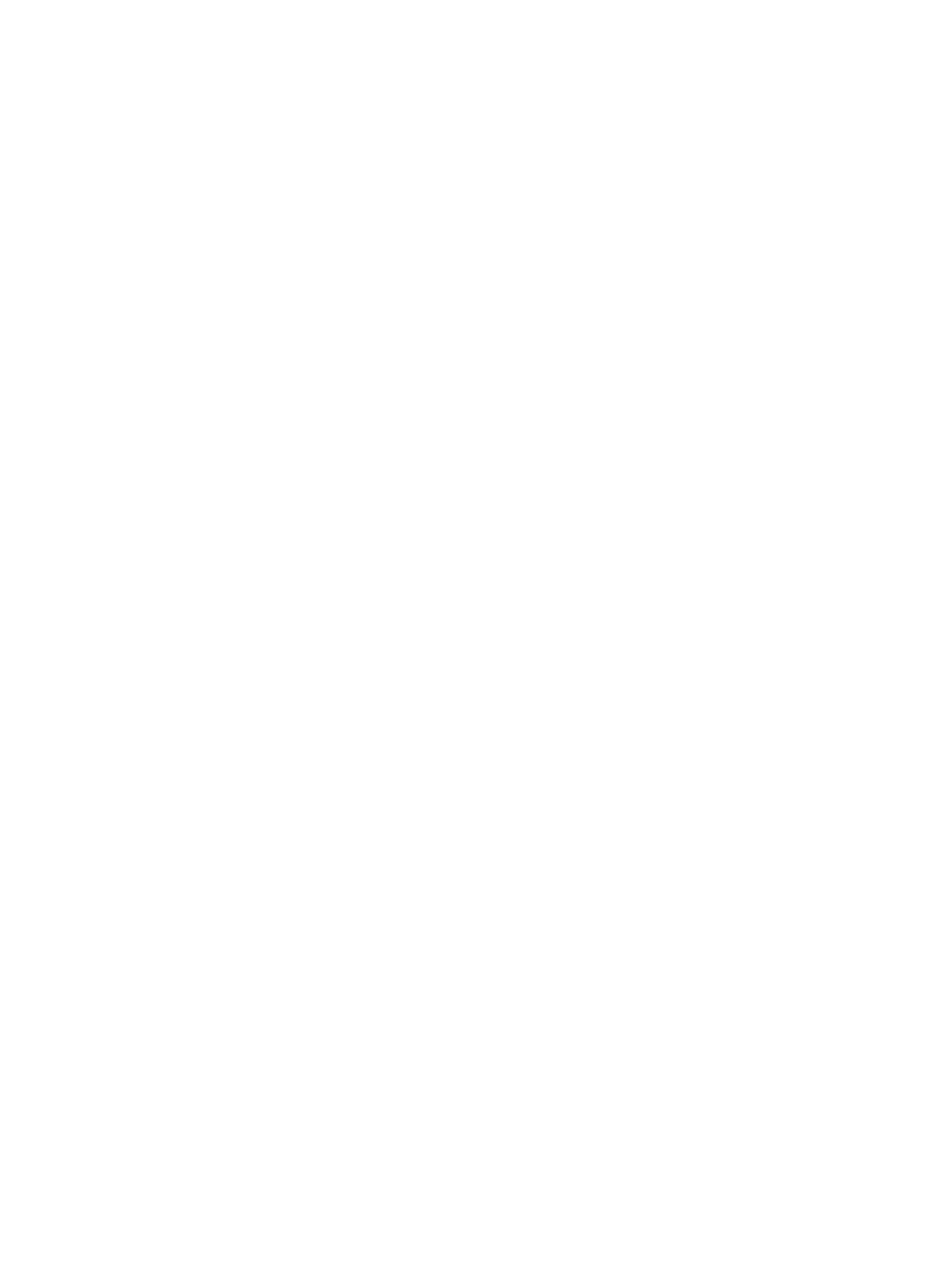Nuclear Development

### Nuclear New Build: Insights into Financing and Project Management

Executive Summary

© OECD 2015 NEA No. 7196

NUCLEAR ENERGY AGENCY ORGANISATION FOR ECONOMIC CO-OPERATION AND DEVELOPMENT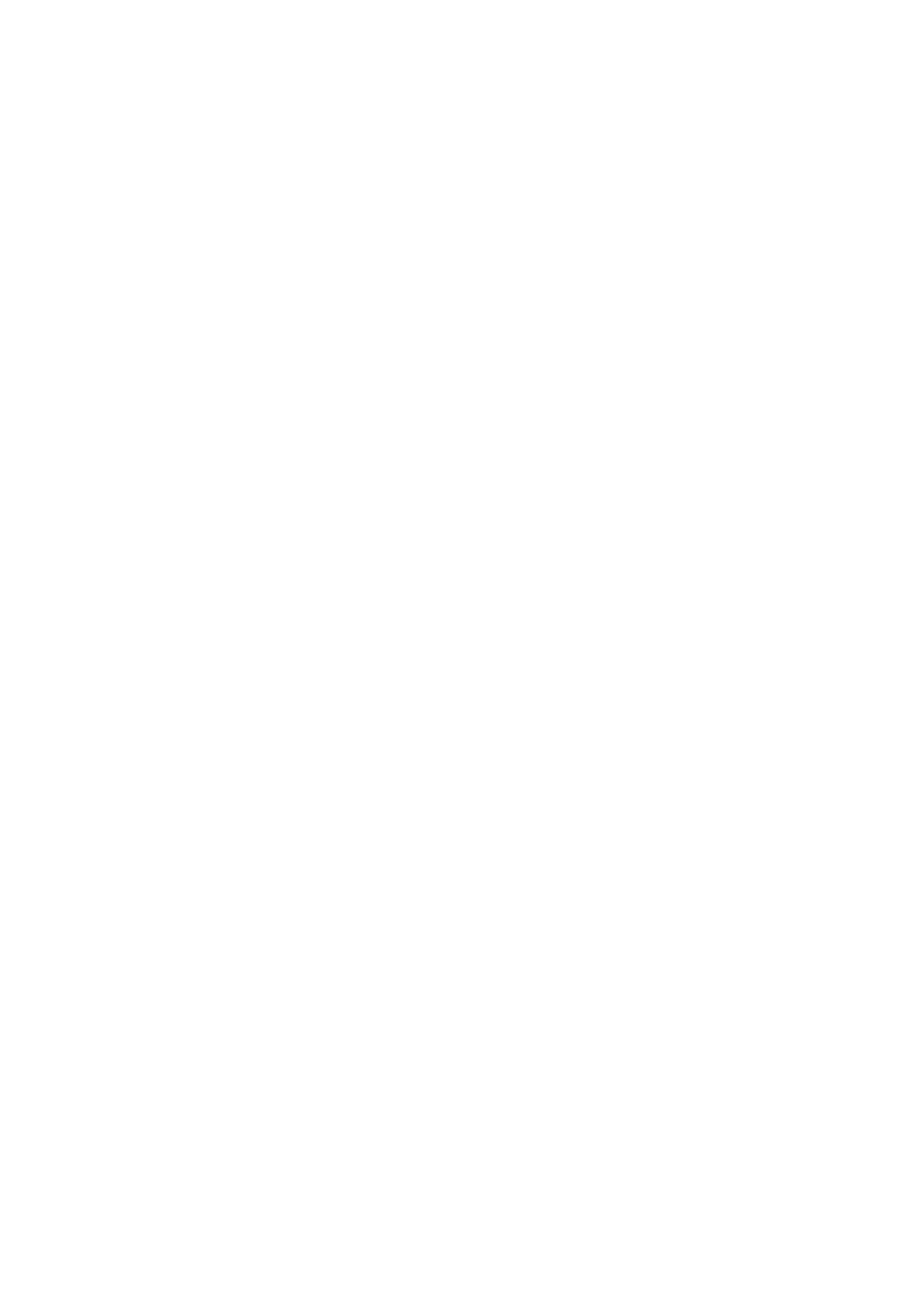#### Executive summary

Nuclear new build has been steadily progressing since the year 2000, with the construction of 94 new reactors initiated and 56 completed reactors connected to the grid. Among these new reactors are some of the first generation III/III+ reactors of their kind. This period has been one of technological, structural and geographical change, and the experiences gained since the beginning of the 21<sup>st</sup> century, as well as the challenges that projects have faced and the solutions sought to overcome these challenges, have been gathered in this report to provide a valuable reference for policy makers and stakeholders concerned with nuclear new build. The report offers an authoritative overview of global trends in nuclear power plant (NPP) construction over the past two decades. The challenge of constructing NPPs is analysed from two principal perspectives: first, from the importance of revenue stability over time for high fixed cost projects; and second, from the potential for improvements in efficiency through the optimisation of project and supply chain management.

The report provides a snapshot of the current state of affairs in nuclear new build, demonstrating that today 68 nuclear reactors are under construction, while a further 159 projects are planned. The largest single market is that of the Peoples' Republic of China, with 27 reactors under construction and 56 reactors planned. These numbers should be compared to the current operating fleet of 435 reactors worldwide. While a majority of the reactors under construction remain generation II designs, an increasing number of new build projects concern generation III/III+ reactors. Due to first-of-a-kind (FOAK) issues, generation III/III+ projects can undergo experiences not encountered in other construction projects. At the same time, there is considerable potential to learn from such FOAK projects, and to decrease costs and the duration of construction.

#### *The importance of electricity prices and revenue stability*

The second part of the report focuses on the first of two key issues for successful nuclear new build (NNB), the importance of the long-term stability of electricity prices in order to ensure revenue stability and the financing of NNB projects. Based on the results of an economic model where different power generation technologies compete according to their variable costs in a market with daily dispatch, the present report shows that the high fixed costs of nuclear power make it more vulnerable than other dispatchable technologies such as gas to declines in average electricity prices. These price declines are far from a theoretical possibility. In Europe, for example, wholesale electricity prices are today more than one third lower than in 2007 with no perspective of an increase in the coming years. In uncertain markets, a gas-fired power plant, with its lower fixed costs, is exposed to considerably lower financial risks than a nuclear plant, even if both plants have comparable levelised costs of electricity (LCOE) over their operating lifetimes.

At the date of commissioning, investors in a gas plant commit a smaller portion of total lifetime costs in an irreversible manner than investors in a nuclear plant. In the case of a long-term decline in power prices, the gas plant can limit its losses by shutting down and temporarily or permanently leaving the market. The nuclear plant does not have this option, since up to 80% of its total lifetime costs have been irreversibly committed the day of commissioning. Long-term electricity price risk is thus a major deterrent against investment in nuclear power.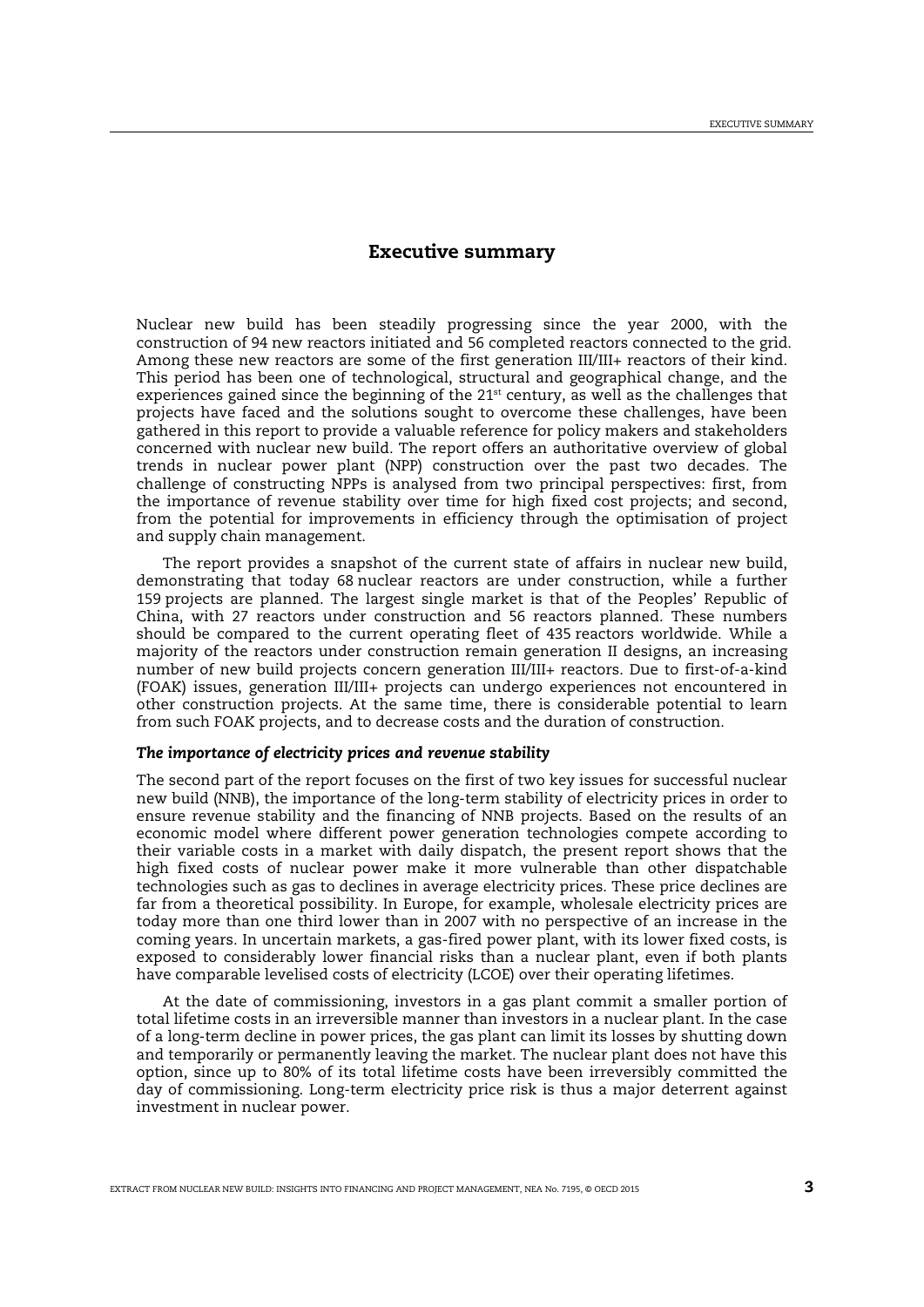Experts and investors in nuclear power, as well as governments, normally have at least an intuitive understanding of this issue. However, the report shows that the differences in the net present value (NPV) of a nuclear plant and a gas plant, which have the same LCOE under price certainty, are significant in the presence of possible long-term declines in wholesale electricity prices. For a permanent 30% fall in electricity prices, the difference amounts to USD 1 billion, and this sum rises exponentially for larger price falls. Results such as these should be sufficient motivation to accelerate the search for economically efficient measures capable of reducing the gap in risk exposure. Options might include long-term contracts, feed-in tariffs (FITs) or contracts for difference (CFDs). Clearly, such measures should be available for nuclear power as well as for other lowcarbon technologies, the great majority of which face similar issues. At stake is the ability to find convincing answers to the questions posed by the intrinsic capital-intensity of low-carbon technologies. OECD governments and the regulators within these countries have been slow to systematically react to the strategic divergence between electricity market liberalisation and investment in low-carbon electricity generation technologies such as nuclear energy.

The results unequivocally demonstrate that the competitive position of two technologies is affected by the level of price risk and consequently by the choice of market design. There is no technology-neutral market design. Due to the risk of a decline in the price level, a liberalised electricity market will generate results that are different from those of a regulated market in terms of the relative competitiveness of nuclear power. The often invoked level playing field could potentially mean very different things to different technologies because not all technologies depend on the regulatory environment in the same manner. The profitability of a gas plant varies far less in relation to the regulatory regime than the profitability of a nuclear plant.

This report is complemented by the results of a financial Monte Carlo model with symmetric electricity price risk, which also includes the financial risks pertaining to the costs of construction operations. Under the assumptions of the model, construction cost and electricity price risk are of comparable orders of magnitude and dominate the overall risk of an NNB project. Added to this is the differentiated risk exposure of bond and equity holders. Given the cost structure of nuclear power, risks are in effect relatively low for bondholders, since the low variable costs of NPPs would mean that production would rarely cease completely, even in the case of substantial price declines. Indeed, nuclear power is usually the last remaining dispatchable technology in the market. For debt ratios of up to 50% and permanent price declines of up to 40%, bondholders will be fully repaid as long as the cost of debt does not exceed 5.5% in real terms.

Financial risks are, on the other hand, comparatively high for holders of residual risk (i.e. equity holders), since, in the case of a price decline, they are unlikely to ever fully recoup their outlays, which has obvious implications when targeting government support for nuclear finance. The latter is traditionally geared towards bondholders, for instance in the form of loan guarantees. Due to the cost structure of NPPs, however, it is equity holders rather than bondholders that are the constituency most in need of support, as any change in electricity prices will mainly fall on equity holders. In the current longterm policy environment, this means primarily a downside risk. From this point of view, electricity price stability remains a decisive element for new nuclear projects.

Three case studies of NNB projects are included in the second part of the report, at Akkuyu (Turkey), Barakah (United Arab Emirates – UAE) and Vogtle (United States), as well as a presentation of the Finnish Mankala financing model. All four projects point towards arrangements for providing at least some degree of long-term electricity price stability. The latter include power purchase agreements (PPAs) with guaranteed prices, equity provided directly by the host country government, regulated tariffs or long-term contracts with commitments to take off electricity at average costs.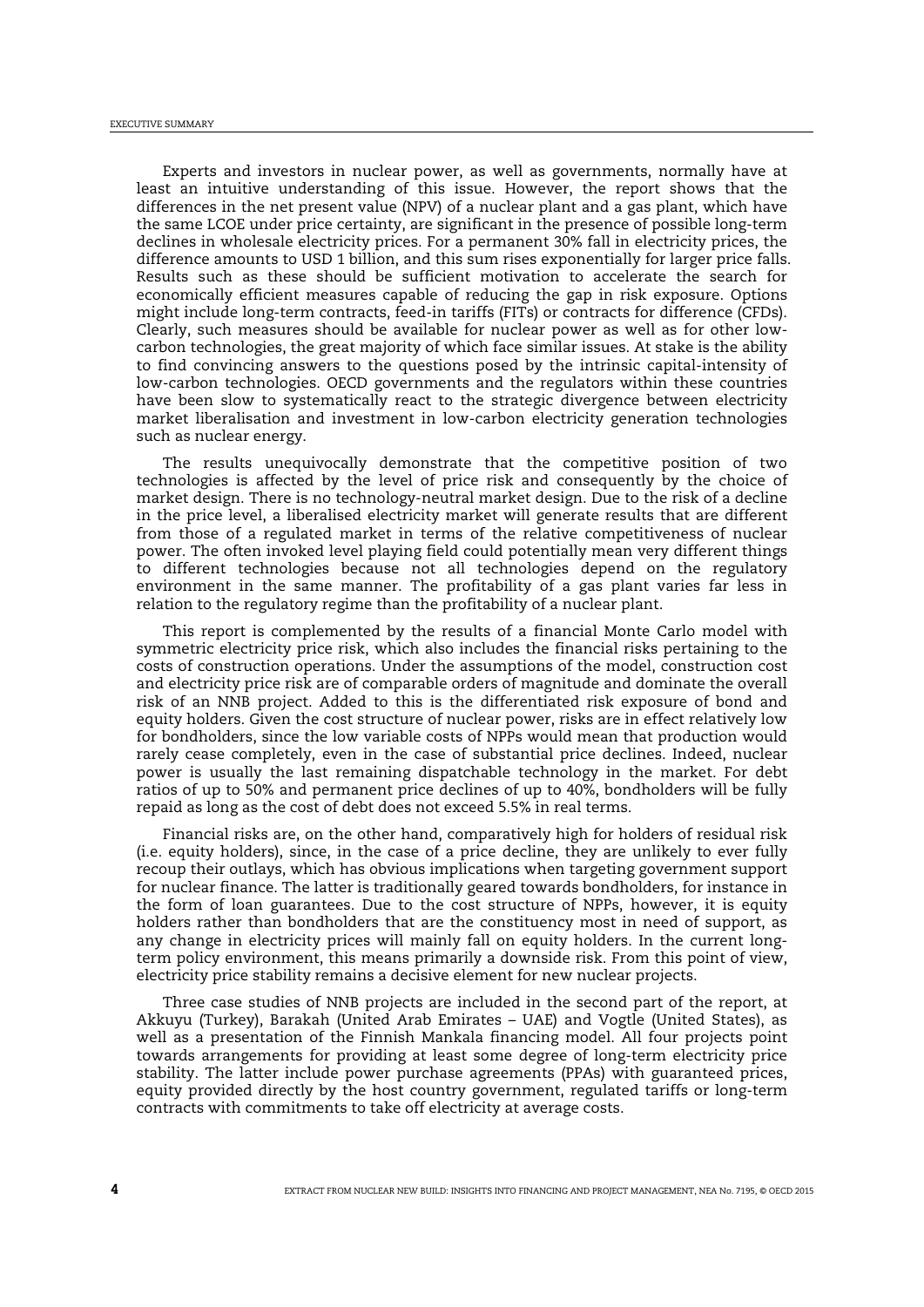#### *Managing complexity in a changing environment*

Managing the complexities of constructing new NPPs, as well as of leveraging the potential benefits of an increasingly international supply chain is the focus of the third part of the report. This latter part of the report describes the current situation of the global nuclear industry, which is experiencing significant and discontinuous technological change as generation II NPPs are substituted by larger and more complex generation III/III+ plants. Two further elements are taken into consideration here. First, the loss of skills and human capital as a generation of engineers of the nuclear building boom of the 1970s and 1980s retire should be factored into the current situation. Second, the reconfiguration of the global supply chain of contractors and subcontractors, which is driven both by new possibilities in data management, externalisation and logistics, and by a fundamental shift of activity from the United States, Europe, Japan and Korea to China, Southeast Asia and the Middle East, should also be taken into account. While the latter constitutes a shift from OECD to non-OECD countries, many if not most major suppliers continue to have their headquarters in the OECD area.

The nuclear industry has undergone a major wave of consolidation among the main reactor vendors in the past two decades, a trend that may continue in the future. However, integration at the horizontal level does not preclude increased differentiation and co-operation with specialist suppliers along a vertical axis. A large section of the present report examines the evolving structure of the global nuclear supply chain and provides a detailed overview of the global nuclear industry, which combines consolidation at the horizontal level with the development of more differentiated profiles across the vertical value chain.

The key to efficient project management is finding the right balance between vertical integration and competitive procurement. The former is, of course, the traditional model for integrated vendors close to national authorities that in some cases are even able to include long-term fuel supply, maintenance and the removal of radioactive waste in their offer. This model has advantages that are recognised both in theory and in practice, such as the smooth integration of all parts and limited transaction costs through established command and control structures. Among the disadvantages, however, are inflexibility and the exercise of monopoly power.

Competitive procurement under an architect-assembler or a turnkey approach with an engineering, procurement and construction (EPC) contractor model is an alternative that holds promise but has yet to provide a sufficient number of convincing success stories. There is also some evidence that the hands-off, risk-off approach of working through EPC contractors is increasing overall costs as contractors, as well as several layers of subcontractors, hedge their respective financial exposure. This ''pancaking'' of financial margin on financial margin is partly responsible for continuing cost increases during the past decade.

When deciding on which financial and managerial model to choose, previous experience with NNB clearly matters. Less experienced customers will often go with relatively high-price, turnkey contracts, while customers with more experience go with multi-package approaches. However, experience also shows that NNB contains an element of residual, non-diversifiable risk related to technical, organisational and regulatory complexity. Not all risk can be diversified in a large construction project highly dependent on regulatory decisions. This brings new meaning to the seemingly oldfashioned notion of leadership, since at one point or another, someone needs to assume the residual risk and take responsibility for it.

Another major issue for the structure and efficiency of the global nuclear supply chain is the convergence and standardisation of industrial codes and quality standards. There are currently a number of private or public initiatives, such as the Nuclear Quality Standard Association (NQSA) in Europe, the Nuclear Procurement Issues Committee (NUPIC), which created the NSQ-100 standard, or the initiative on Co-operation in Reactor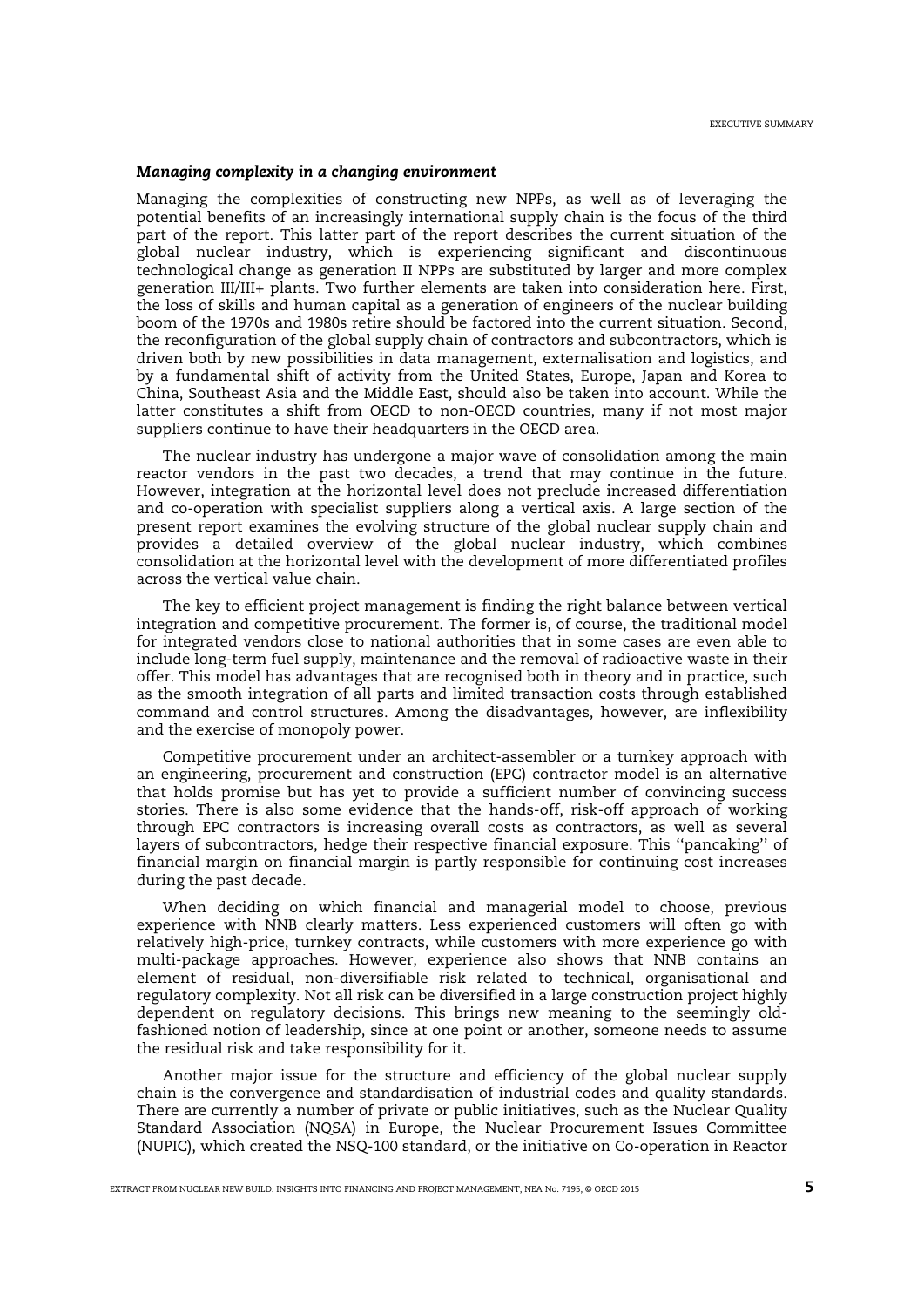Design Evaluation and Licensing (CORDEL) of the World Nuclear Association (WNA). Despite these initiatives, unification remains elusive, with the two big groups of codes, RCC-M/E and the American Society of Mechanical Engineers (ASME), continuing to exist in parallel. This co-existence impedes the emergence of a competitive global nuclear industry as it limits the scope of externalisation and co-operation between different companies. It also hinders benchmarking and an easy transferability of best practices across suppliers, which would constitute important stepping stones in the reduction of construction costs.

Regardless of the lack of global harmonisation in engineering and safety codes, the nuclear industry has nevertheless been adopting a number of technological and managerial improvements. Traceability of all components, 3D modelling or automatic welding are part of a number of incremental improvements that are nudging the industry towards higher levels of efficiency. On the management side, early involvement and training of suppliers, attention to the management of culturally diverse teams and explicit change management to prepare for unforeseeable mishaps are now part of the industry standard. Design completion before the start of production is also an important component of successful projects.

Nonetheless, it is safe to say that the global nuclear industry has not yet settled on a new equilibrium model and that different approaches that combine elements of the two reference models, the turnkey or architect-assembler model, are still being tested. The industry is clearly exploring different paths and has to some extent adopted a "wait-andsee" approach to determine if a new scalable business model will emerge from the surge in reactor constructions in Asia.

A dedicated section of the report examines the divergence between actual and estimated costs in large industrial and infrastructure projects. It asks whether "nuclear is special" and whether large cost and construction time overruns are confined to the nuclear industry, and concludes that this is not the case. "Megaprojects" in all industries are subject to similar challenges, although the past record of the nuclear industry remains slightly below that of its peers in other sectors of the energy industry in terms of building to time and budget, but this could well be a function of project size and complexity.

Design standardisation is of great importance. While there is some evidence for rising costs per MW of capacity over time across different reactor types, several studies provide encouraging evidence for cost savings as the number of completed reactors based on a particular design increases. Cases in point are France and Korea. In addition to the replication of a proven design, a key success factor is the existence of a stable regulatory and political environment with experienced stakeholders adopting a long-term view.

The third part of the report is rounded out by case studies of NNB projects at Shimane (Japan), Flamanville-Taishan-Hinkley Point (China, France, United Kingdom), Tianwan (China) and VC Summer (United States), pointing to change management and early supply chain planning, as well as "soft" features such as leadership, team building and trust, as key issues in the construction process.

#### *Maintaining momentum*

While different projects may have chosen different paths, these projects nonetheless share a number of features. On the financing side, financing capital-intensive NNB projects requires the long-term stabilisation of wholesale electricity prices, whether through tariffs, PPAs or CFDs. Empirical evidence also demonstrates that most nuclear new build projects occur in regulated markets or with the help of long-term contractual arrangements. Electricity market designs are not technologically neutral and if significant reductions in carbon emissions continue to be the objective of the electricity industry, a general rethink will be needed to determine how to finance capital-intensive, low-carbon generation technologies.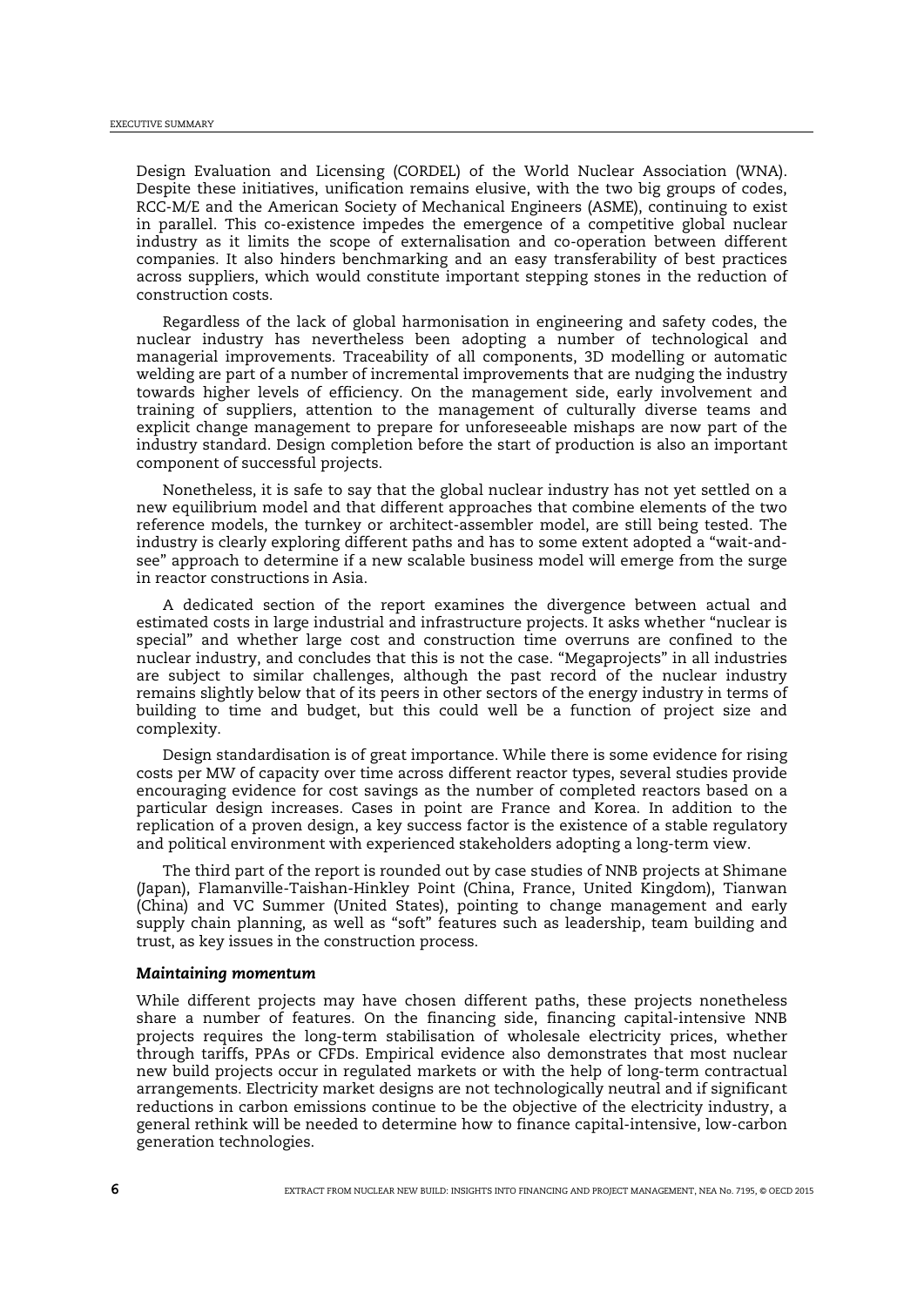In construction, where the emergence of a competitive, global supply chain is not yet ensured, the convergence of nuclear engineering codes and quality standards remains a key step in promoting both competition and public confidence. In parallel, a number of smaller technological and managerial improvements keep the industry moving forward.

During a time of major technological, structural and geographical shifts, it is important that the global nuclear industry maintains a dynamic of continuous technological, logistical and managerial improvement at the level of the construction site, while preserving financial and regulatory stability at the level of the overall project. While it may be too soon to tell, there are sufficient promising developments under way to justify expectations for a new business model so that financially and economically sustainable new nuclear build projects can continue to emerge in the coming years.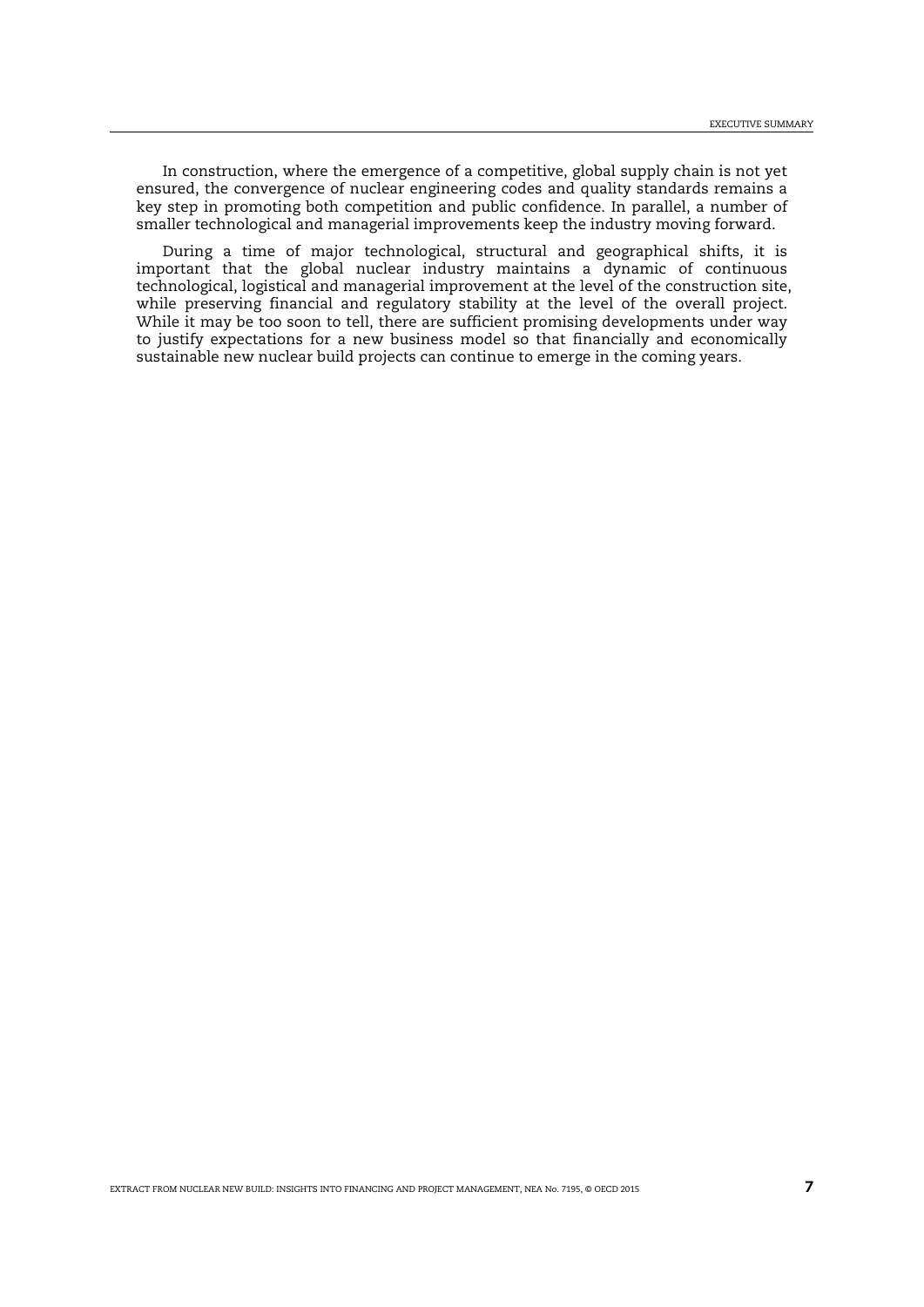#### NEA PUBLICATIONS AND INFORMATION

The full catalogue of publications is available online at www.oecd-nea.org/pub.

In addition to basic information on the Agency and its work programme, the NEA website offers free downloads of hundreds of technical and policy-oriented reports.

An NEA monthly electronic bulletin is distributed free of charge to subscribers, providing updates of new results, events and publications. Sign up at www.oecd-nea.org/bulletin/.

You can also visit us on Facebook at www.facebook.com/OECDNuclearEnergyAgency.

Follow us on Twitter @OECD\_NEA.